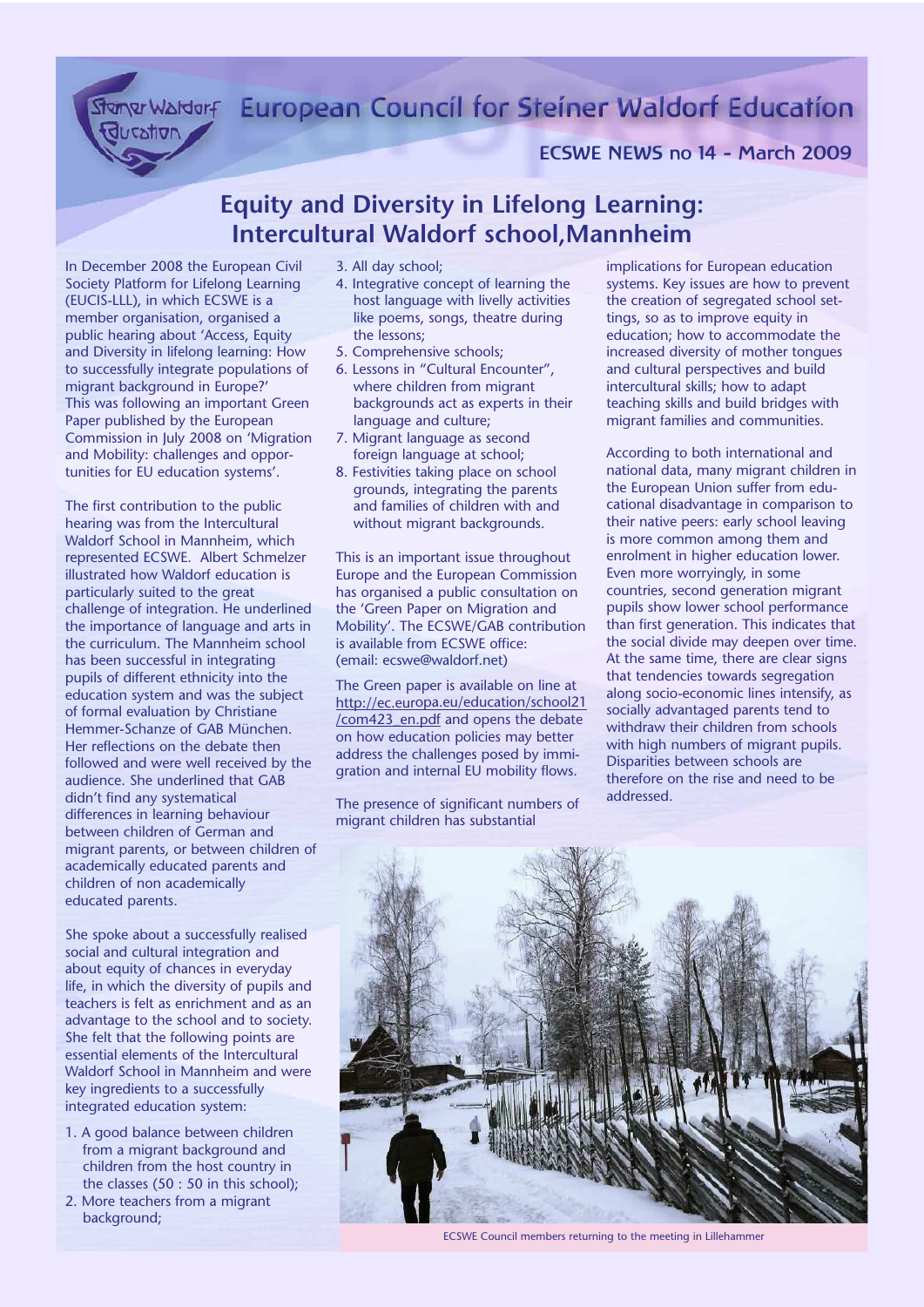## **Pre-primary eduction versus Early Childhood Education and Care?**

In February 2009, the Second Stakeholders Forum on EU Cooperation in Education and Training was held in Brussels at the request of the European Commission. The Forum was organised by EUCIS-LLL Platform and was attended by Christopher Clouder and Werner Govaerts from ECSWE.

The key questions were:

- 1) An updated strategic framework for European cooperation in education and training (see Newsletter no 13);
- 2) Suggestions for the European Year of Creativity and Innovation.

An official report of the Forum has been published by EUCIS-LLL together with a shorter document of Key messages from the Forum (see www.ecswe.net). The report is expected to be an important input for the final text of the updated strategic framework, which should be endorsed by the European Council in May 2009.

Christopher Clouder was "Rapporteur" for Workshop nº 2.

One important issue raised again at the Forum was the inappropriate use of "pre-primary education". Mr. Lars Lynge Nielsen, the President of the European Association of Institutions in Higher Education (EURASHE) repeated the ironic comparison that Christopher Clouder made more than a year ago in the First Stakeholders' Forum: "Why don't we speak about our pre-retirement activities when we speak about our work? Why do we speak about pre-primary education, while meaning a time of life that has its own rights and characteristics?"

Pre-primary is not just an adjunct of primary education (with all implied consquences of academic pressure etc). It should be referred to as Early Childhood Education and Care. From the debate which this raised, we can see that the issue is more and more recognized as an important one in the European debate

### **World language teachers in Waldorf Schools**

With more than 300 members (as of Feb/09) from all over the world, this FREE site http://wlwaldorf.ning.com/ is for

World Language Teachers who work in Waldorf schools to network, share ideas, ask questions, suggest study materials, etc. Many teachers also reconnect with old friends from conferences and



workshops or make new friends. Teachers can find many discussions on several topics in the main Forum and Blogs. They can also interact with colleagues in specific language groups.

on education and that the European Commission is beginning to take notice of our contributions on the subject of 'pre-primary' education. A small but very important achievement for the safeguard of a healthy early childhood education!

Werner Govaerts

# **Please support the ELIANT campaign: The petition for cultural diversity in Europe**



**nce** 

rf.net

At present, 10 associations including ECSWE, working across the EU are running a petition campaign to support the Charter of the European Alliance for Initiatives of Applied Anthroposophy / ELIANT. The aim of the campaign is to achieve a million signatures and submit them to the European Commission as envisaged under the terms of the Lisbon Treaty. The petition relates to fundamental issues affecting all citizens and their future within the European Union. To our great pleasure more than 710,000 people have now shown their support by adding their signatures.

#### **Add your signature too,**

**for** DEMETER quality baby and infant food without the addition of artificial vitamins,

**for** availability of anthroposophic medicines in Europe **for** freedom of choice for parents in the sphere of education, in a culturally diverse Europe.

**By this means you can help to ensure**

**that ELIANT** can help create legal conditions in Europe that benefit legitimate minority interests,

**that ELIANT** can, with strong democratic back-up, develop contacts with partners with similar aims in the fields of culture, business and politics,

**that ELIANT** can become an effective and culturally influential civil society force for Europe.

**Your voice counts! Help to ensure that DEMETER foods, freedom of choice in education and free availability of specifically anthroposophic medicines receive the** *legal foundations they need to survive!*

Tell people in your personal or professional surroundings about the campaign. The simplest way to do so is to collect signatures on suitable occasions or use your email address list, electronic newsletter or internet platform and draw people's attention to the online petition at: www.eliant.eu

#### **Information material and petition lists are available from:**

ELIANT campaign, Rebgasse 37, 79540 Lörrach, Germany; Fax +49 7621 168 18 63; email info@eliant.eu

If you can support financially, please do so via the **donation account** 

with the charity Foundation for Anthroposophic Medicine: Aktion ELIANT GLS Gemeinschaftsbank eG, Christstr. 9; 44789 Bochum, Germany. IBAN: DE66 4306 0967 7902 5550 01 BIC/Swift: GENODEM1GLS

Thomas Göing

| <b>ECSWE</b>           | Corresponden          |
|------------------------|-----------------------|
| Rue du Thrône          | <b>ECSWE</b>          |
| 194                    | <b>Kidbrooke Park</b> |
| <b>B-1040 Brussels</b> | <b>Forest Row</b>     |
| <b>Belgium</b>         | <b>East Sussex</b>    |
| Registered in          | <b>RH18 5JA, UK</b>   |
| <b>Brussels</b>        | Tel. +44 1342         |
| AISBL 898.707.869      | 822115                |
| www.ecswe.org          | ecswe@waldor          |
|                        |                       |

*The views expressed are those of the writers and are not necessarily those of ECSWE.*

*ECSWE News is produced by C. Clouder and C. Carones. Design by C. Oertel*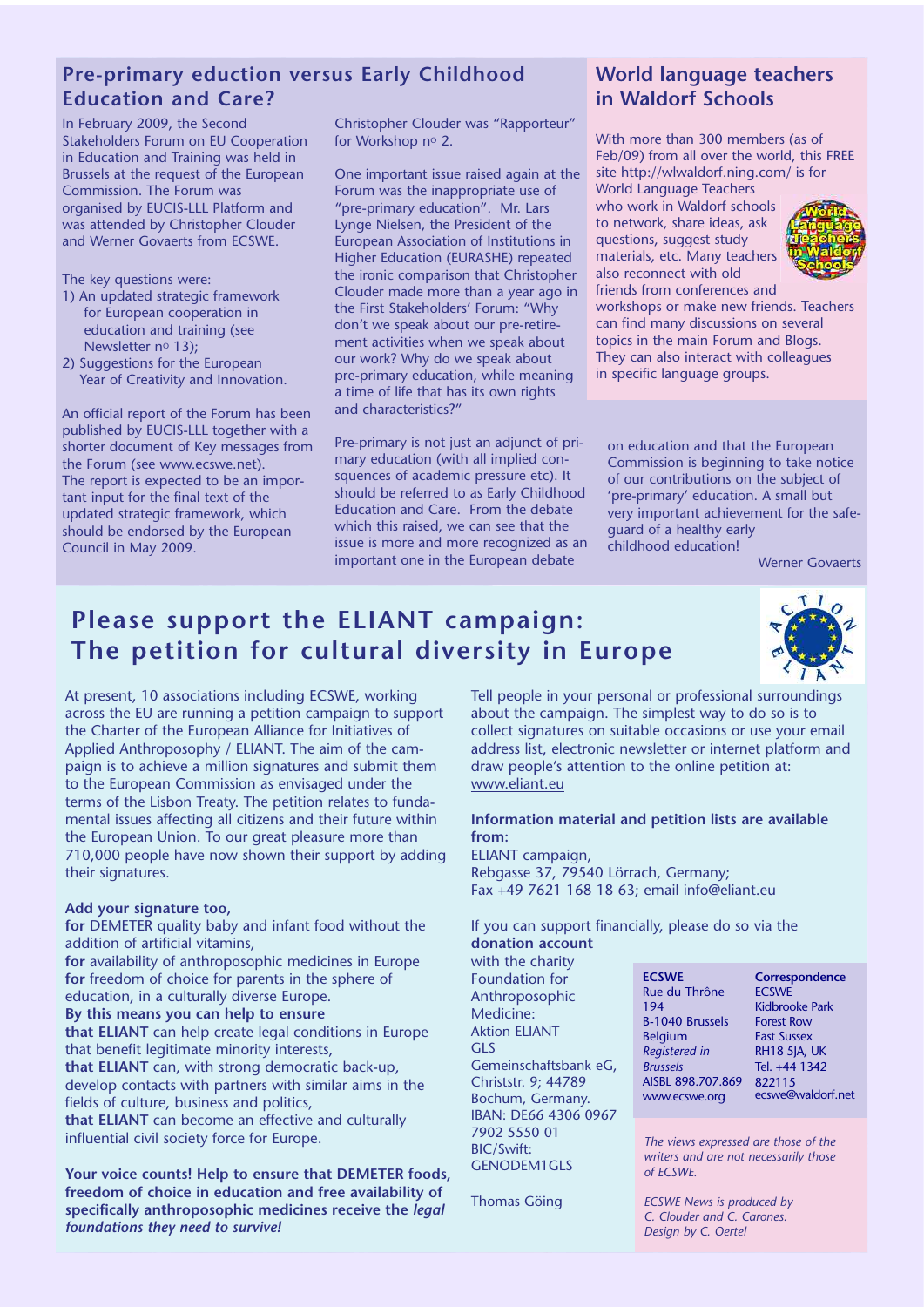#### **Notiziario Ecswe n. 14 – Marzo 2009**

#### **Equità e diversità nell'apprendimento per tutta la vita: la scuola Interculturale Waldorf di Mannheim.**

Nel mese di dicembre 2008, l'Eucis-Lll (European Civil Society Platform for Lifelong Learning) di cui l'Ecswe è organizzazione membro, ha promosso un'audizione pubblica sul tema: "Accesso, equità e diversità nell'apprendimento per tutta la vita: come integrare con successo in Europa le popolazioni di provenienza migrante?". Si è trattato di un'iniziativa a seguito dell'importante Libro Verde pubblicato dalla Commissione Europea a luglio 2008 sul tema "Migrazione e Mobilità: sfide e opportunità per i sistemi educativi dell'Unione europea".

Il primo contributo è venuto dalla scuola Interculturale Waldorf di Mannheim, in rappresentanza dell'Ecswe. Albert Schmelzer ha illustrato in che modo l'educazione Waldorf è particolarmente adatta a raccogliere la grande sfida dell'integrazione, sottolineando l'importanza assunta nel curriculum dallo studio delle lingue e dell'arte. La scuola di Mannheim ha con successo operato per l'integrazione all'interno del sistema educativo di allievi di diverse etnie ed è stata soggetto di uno studio formale di valutazione da parte di Christiane Hemmer-Schanze della GAB di Monaco (www. Dsdsa.de), le cui riflessioni all'interno del dibattito sono state ben accolte dai presenti. L'autrice dello studio ha sottolineato che GAB non ha trovato differenze sistematiche nei comportamenti di apprendimento tra figli di genitori tedeschi e di genitori migranti, o tra figli di genitori con e senza un'istruzione universitaria.

L'autrice ha parlato di un'esperienza di successo dell'integrazione socio-culturale e dell'equità delle opportunità nella vita di tutti i giorni, in cui la diversità di allievi e insegnanti è sentita come un arricchimento e un beneficio per la scuola e la società. Ha poi riassunto quelli che ritiene essere gli elementi essenziali della scuola Interculturale Waldorf di Mannheim, e ingredienti chiave per un sistema educativo "pro-integrazione" di successo:

- 1. Un buon equilibrio numerico tra bambini di estrazione migrante e autoctoni (50:50 in questa scuola);
- 2. Un numero maggiore di insegnanti di provenienza migrante;
- 3. Scuola a tempo pieno;
- 4. Ricorso a concetti integrativi di apprendimento della lingua del paese ospitante con attività viventi (poesie, canzoni, teatro) all'interno delle lezioni;
- 5. Scuole che ospitano più cicli o più indirizzi;
- 6. Lezioni di "Incontro culturale", in cui gli alunni di provenienza migrante prendono il ruolo di esperti della loro lingua e cultura;
- 7. Lingua dei migranti quale seconda lingua straniera;
- 8. Feste nel campus scolastico che coinvolgano la comunità, per integrare genitori e famiglie degli alunni senza distinzione.

Si tratta di una questione importante per tutta l'Europa e la Commissione Europea ha promosso una consultazione pubblica sul Libro Verde sopra citato. Il contributo Ecswe/Gab è disponibile su richiesta (ecswe@waldorf.net). Il Libro Verde è scaricabile *on line* (www.ec.europa.eu/education/schools21/com423 it.pdf) ed apre il dibattito sul come le politiche educative possono meglio affrontare le sfide poste dai flussi migratori e dalla mobilità interna tra i paesi dell'Unione Europea.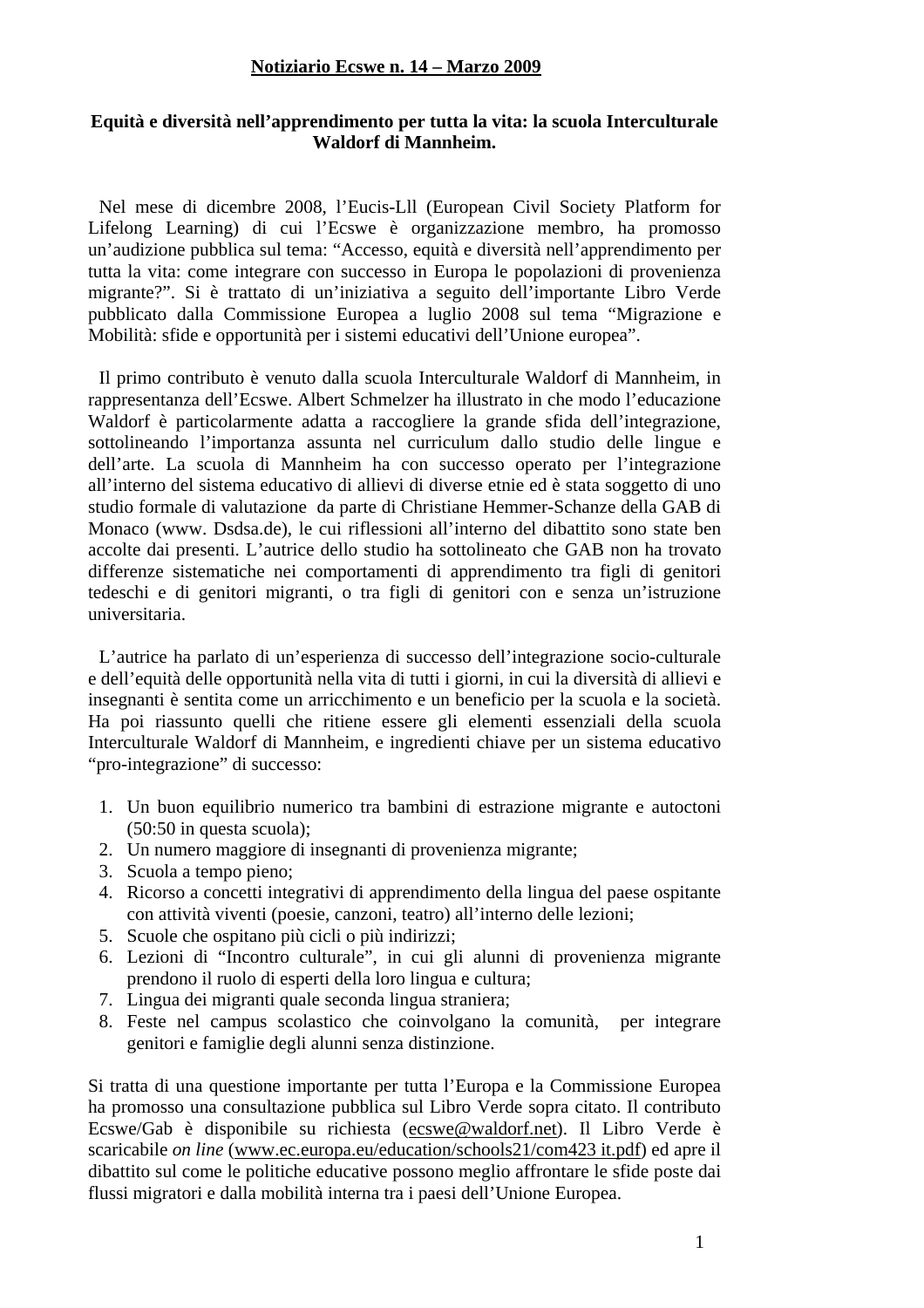#### **Notiziario Ecswe n. 14 – Marzo 2009**

La presenza di un numero significativo di bambini migranti ha implicazioni sostanziali per i sistemi educativi europei. Tra le questioni chiave: come prevenire contesti scolastici di segregazione, migliorando così l'equità educativa; come tener conto di una crescente diversità delle lingue madri e delle prospettive culturali e far crescere le competenze interculturali; come adattare le competenze relative all'insegnamento e costruire ponti verso le famiglie e le comunità immigrate .

Secondo dati internazionali e nazionali, molti bambini migranti soffrono di uno svantaggio educativo rispetto ai loro pari autoctoni, che si manifesta in più elevati tassi di abbandono scolastico e un minore ingresso nei percorsi educativi superiori. Ancora più preoccupante, in alcuni paesi, è che gli allievi migranti di seconda generazione hanno esiti scolastici inferiori a quelli della prima generazione. Il che indica che il divario sociale potrebbe approfondirsi nel tempo. Al contempo, ci sono chiari segni che le tendenze alla segregazione lungo linee socio-economiche va intensificandosi, dato che i genitori socialmente avvantaggiati tendono a ritirare i propri figli dalle scuole ad elevata presenza di bambini migranti. Stanno pertanto aumentando le disparità tra scuole e questo è un dato che bisogna affrontare.

#### **Educazione prescolare o educazione e cura dell'infanzia?**

A febbraio 2009, su richiesta della Commissione Europea si è tenuto a Bruxelles il secondo incontro degli Stakeholder sul tema della Cooperazione nell'Unione Europea nell'Educazione e nella Formazione. Il Forum è stato organizzato dall'Eucis-Lll Platform, con la partecipazione dell'Ecswe nelle persone di Christopher Clouder e Werner Govaerts.

Le questioni chiave discusse sono state;

- 1. Il quadro strategico aggiornato per la cooperazione europea in materia di educazione e formazione (vedi Notiziario n. 13);
- 2. Suggerimenti per l'Anno Europeo della Creatività e dell'Innovazione.

Il rapporto ufficiale dell'incontro è stato pubblicato da Eucis-Lll unitamente ad una sintesi dei punti chiave (www.ecswe.net). Ci si attende che il rapporto costituisca un importante contributo per il testo finale del documento europeo aggiornato che dovrebbe venir approvato dal Consiglio Europeo a maggio 2009.

Christopher Clouder è stato moderatore all'interno del Workshop n. 2.

Un'importante questione sollevata ancora una volta riguarda l' utilizzo improprio dell'espressione "educazione pre-scolare". Lars Lynge Nielsen, Presidente dell' Eurashe (European Association of Institutions in Higher Education) ha riproposto il commento ironico fatto più di un anno fa da Christopher Clouder nel corso del primo Forum: "Perché, non parliamo di attività prepensionistiche quando parliamo del nostro lavoro,? Perché parliamo di educazione pre-scolare quando ci riferiamo ad un'età della vita che ha i propri diritti e le proprie caratteristiche?"

Pre-scolare non è solo un'aggiunta alla educazione primaria (con tutte le implicite conseguenze in termini di pressione accademica ecc.). Si dovrebbe piuttosto ricorrere al termine "Educazione e cura dell'infanzia". Dal dibattito che ne è seguito, possiamo vedere che l'importanza della questione è sempre più riconosciuta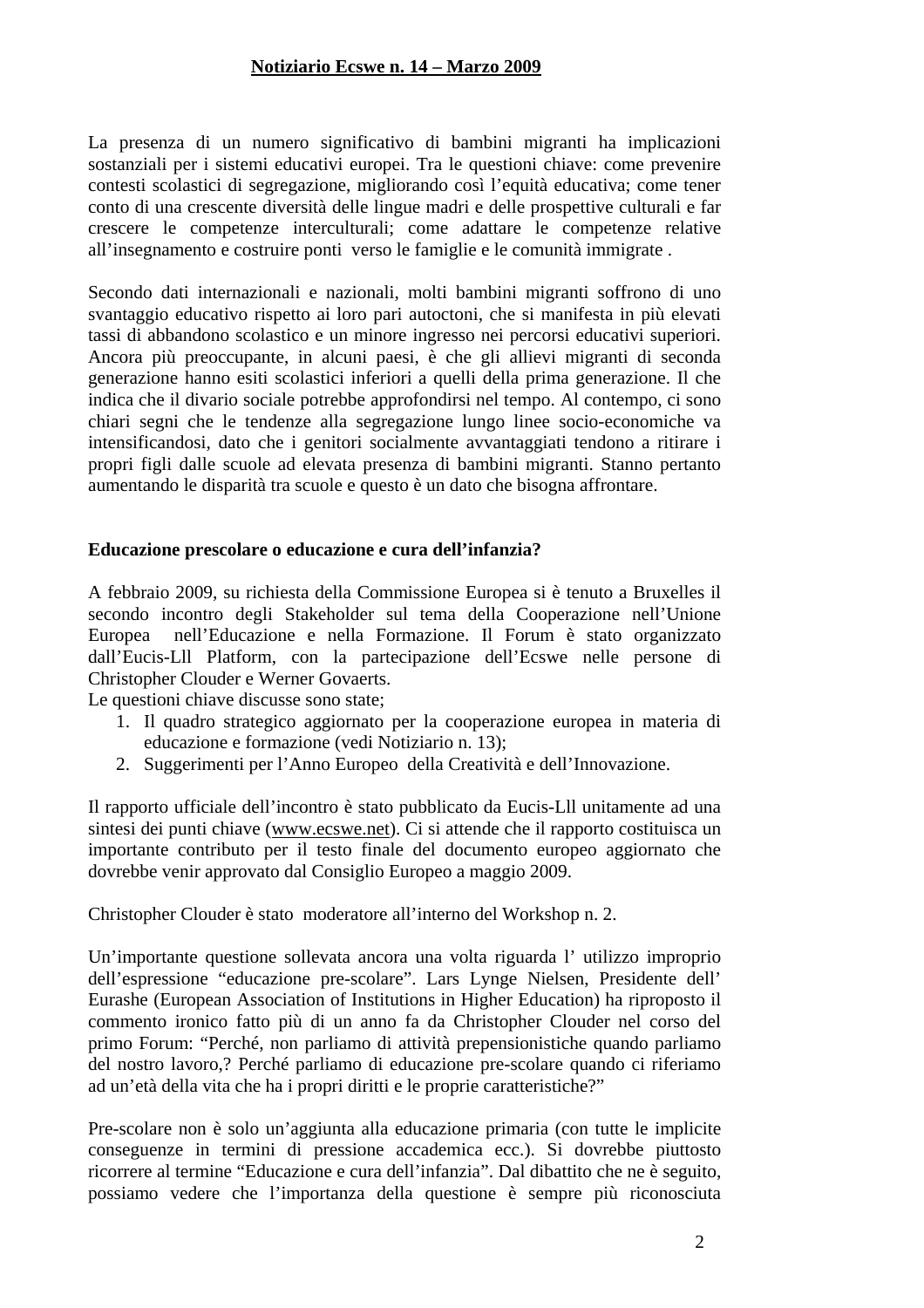all'interno del dibattito europeo sull'educazione e che la Commissione Europea sta cominciando ad accorgersi del nostro contributo al tema. Un piccolo ma importantissimo successo per la tutela di una sana educazione dell'infanzia!

Werner Govaerts

#### **Insegnanti di lingua di tutto il mondo attivi nelle scuole Waldorf.**

 Con più di 300 membri (febbraio 2009) da tutto il mondo, questo sito GRATUITO (www.wlwaldorf.ning.com) mette in rete tra loro gli insegnanti di lingue straniere di tutto il mondo che lavorano nelle scuole Waldorf, per condividere idee, fare domande, suggerire materiali di studio ecc.. Molti insegnanti fanno amicizia o ne ritrovano delle vecchie conosciute in convegni e seminari. Gli insegnanti possono trovare molte discussioni su svariati argomenti nei vari Forum e Blog. Possono anche interagire con i colleghi in gruppi in cui si comunica in una data lingua.

#### **Per piacere, sostenete la campagna ELIANT. La petizione per la diversità culturale in Europa.**

Ad oggi, 10 associazioni, tra cui l'Ecswe, attive nella Comunità Europea stanno promovendo una campagna per sostenere la Carta dell'Alleanza Europea per le iniziative di Antroposofia Applicata /ELIANT. Scopo dell'iniziativa è raggiungere 1 milione di firme da presentare alla Commissione Europea come previsto dal Trattato di Lisbona. La petizione riguarda questioni fondamentali di interesse di tutti i cittadini e del loro futuro all'interno dell'Unione Europea. Con nostra grande soddisfazione, ad oggi più di 710.000 persone hanno aderito, firmando, all'iniziativa.

#### **Firmate anche voi:**

**per** la qualità DEMETER dei cibi per neonati e per l'infanzia senza l'aggiunta di vitamine artificiali;

**per** la disponibilità dei rimedi della medicina antroposofica in Europa;

**per** la libertà di scelta dei genitori in campo educativo, in un'Europa culturalmente varia.

#### **In questo modo potrete contribuire ad assicurare che**:

**ELIANT** possa aiutare a creare le condizioni legali in Europa che beneficino gli interessi legittimi delle minoranze;

**ELIANT** possa, grazie un forte sostegno democratico, sviluppare contatti con partner che abbiano finalità analoghe in campo culturale, economico e politico;

**ELIANT** possa diventare un forza civile efficace e culturalmente influente per l'Europa.

**La vostra opinione conta! Aiutate ad assicurare che i cibi DEMETER, la libertà di scelta nel campo dell'educazione e la libera disponibilità di medicine specificamente antroposofiche ricevano la** *base giuridica necessaria per sopravvivere!*